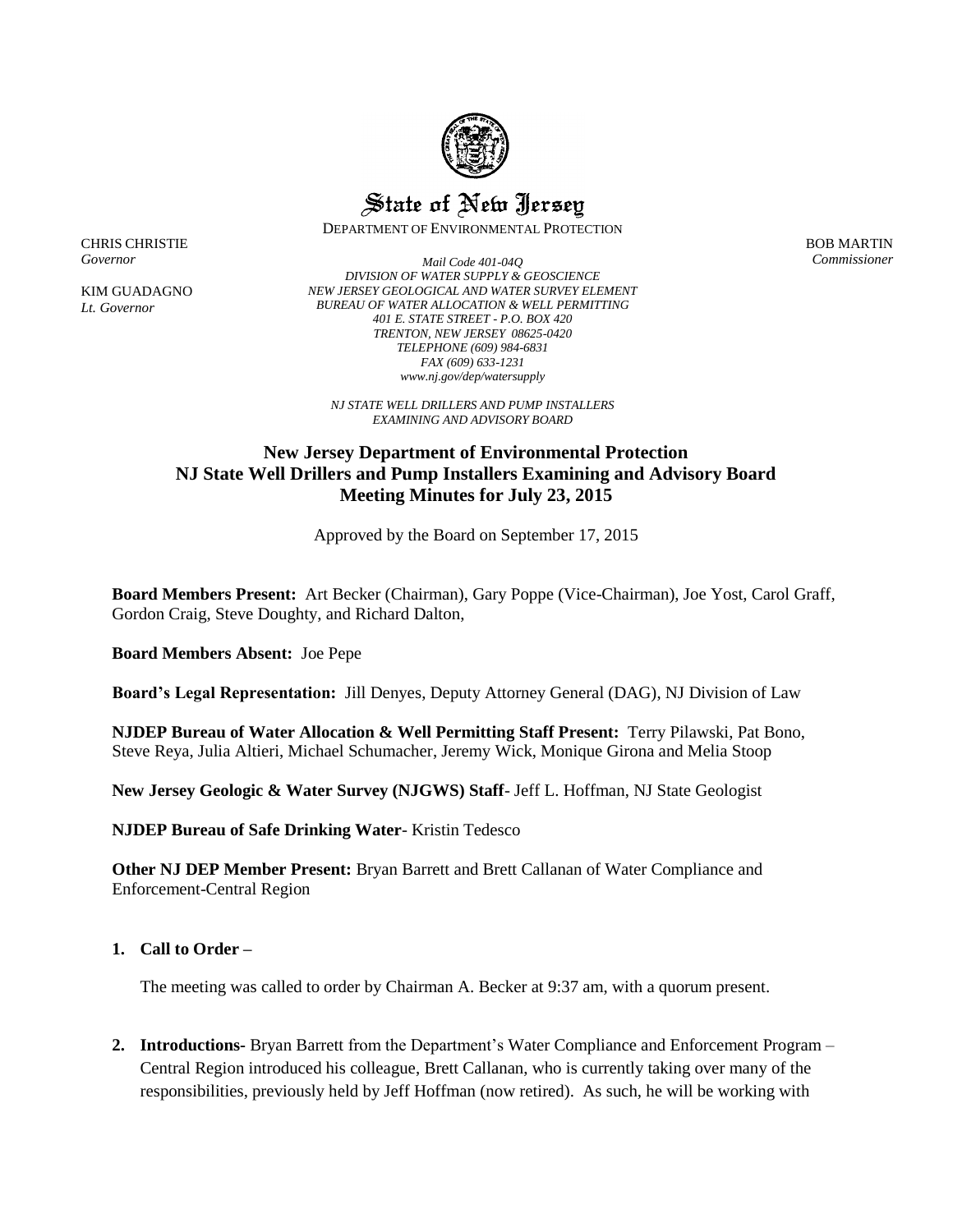Bureau of Water Allocation and Well Permitting (Bureau) staff on enforcement case referrals and follow up. He will also continue to work with the Board on enforcement related matters involving well drillers and pump installers.

Acting NJ Geologic & Water Survey (NJGWS), Jeff L. Hoffman, was introduced as the Acting State Geologist. He has assumed the workload of recently retired State Geologist, Dr. Karl Muessig. Mr. Hoffman said he looks forward to working with Board members though he has not yet been appointed to the Board to serve in place of Dr. Muessig.

## **3. Review and Certification of the Executive Session Minutes for the May 21, 2015 Meeting-**

A motion to approve the minutes without change was made by G. Craig, seconded by J. Yost and approved unanimously.

## **4. Review and Certification of the Minutes for the May 21, 2015 Meeting –**

The following changes were requested to be made to the Monitoring Well driller exam applicants section under item 5 of the open session minutes:

The third sentence, which begins with "Following the executive session discussion, a motion to approve…" should be revised to make it clear that the Board had returned to open session after the discussion about a specific applicant, Brian Buttari. Therefore, the motion to approve all listed applicants was made in open session. Finally, this sentence contained a typo that should be corrected (the same sentence listed "mad" rather than "made").

Bureau staff will revise the minutes accordingly.

## **5. Review and Certification of Exam Scores for the June 10, 2015 Journeyman, Journeyman B, Monitoring, Soil Borer and Pump Installers Exams –**

**Master Well Driller**– No applicants had applied to take this exam. **Journeyman -** A motion to approve all listed exam scores was made by J. Yost, seconded by S. Doughty and approved unanimously. No candidates passed the exam. **Journeyman B** – A motion to approve all listed exam scores was made by G. Poppe, seconded by C. Graff and approved unanimously. One (1) candidate passed the exam. **Monitoring** – A motion to approve all listed exam scores was made by R. Dalton, seconded by G. Craig and approved unanimously. Six (6) candidates passed the exam. **Soil Borer** – A motion to approve all listed exam scores was made by G. Poppe, seconded by C. Graff and approved unanimously. No candidates passed the exam. **Pump Installer** – A motion to approve all listed exam scores was made by S. Doughty, seconded by J. Yost and approved unanimously. Two (2) candidates passed the exam.

### **6. Review of the Pump Installer Surveys –**

S. Reya presented two (2) completed pump installer exam surveys that were completed by two (2) of the three (3) applicants who sat for the exam. He noted that once again the exam scores were quite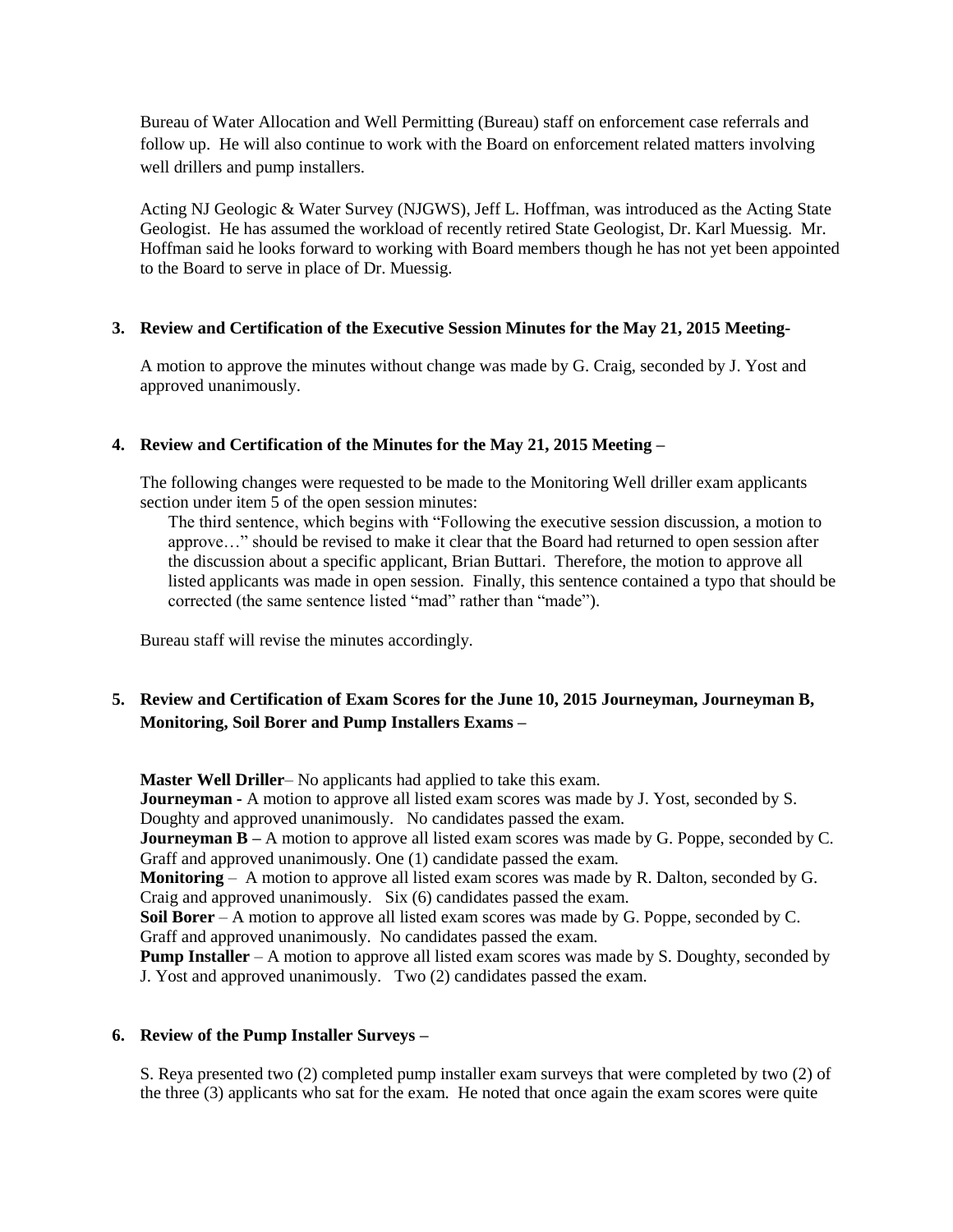impressive. Specifically, two (2) of the three (3) applicants passed the exam and the one applicant who did not pass, failed only the regulatory section by a couple of questions. One of the passing candidates did so the first time sitting for the exam while the other passed on his second attempt. S. Reya believed that over the past year or so the pump installer exam scores have significantly improved.

In continuing the discussion of a topic raised at the May meeting, Board members discussed whether the age of an applicant likely play a role in the score attained. At the Board's May meeting, members questioned whether the survey could ask the age of an exam candidate since the survey is merely voluntary. J. Denyes reported back to the Board that the acceptability of including an age question on a voluntary survey could potentially be viewed as a discriminatory practice. She recommended that the Bureau (on behalf of the Board) did not ask the age, as she did not see how the answer would assist the Board or Bureau in improving test study material or achieving a higher passing rate among exam applicants. Board members, however, generally felt that by understanding whether a particular age group is struggling with the exams, they may be better able to assist the industry in preparing for the exams. They requested that S. Reya provide the ages of the applicants at the time the exam scores and surveys are reviewed by the Board, as this information is already collected on current application forms (to ascertain that applicants are obtaining required experience in accordance with applicable OSHA requirements).

**7. Final Revised Reference Questionnaire**- It was noted that the reference questionnaire for driller/pump installer exam applicants has been recently revised to allow for itemization of nonconsecutive supervised experience. Examples of non-consecutive experience in the industry include time interrupted due to attending school, working for another employer, recording part time/seasonal employment or working under the supervision of multiple licensed drillers at the same company. S. Reya noted that current exam applications will be revised to include the updated questionnaire.

## **8. 2016 Testing Schedule-**

The 2016 well driller and pump installer exams will be held on the following dates: April 6 June 8 October 5 December 7

## **9. Geothermal Grout Mixture (GA-Xtra) Update-**

Geo Energy Alternatives (GEA) representatives conducted a field demonstration of their GA-Xtra cement-based geothermal well grout for Board members A. Becker, G. Craig, R. Dalton and S. Doughty on May 29, 2015. Bureau staff members M. Schumacher and S. Reya also attended the demo. All who attended found that the mixture could be mixed and pumped into the borehole when mixed in accordance with Department regulations and product manufacturer recommendations. Therefore, the remaining item to review before the Board could recommend approval of the product to NJDEP is the permeability data of the "field mix" samples that were obtained onsite. Final approval will be dependent on the requisite lab data, which has not yet been submitted for review.

## **10. Board Member Appointments**-

P. Bono requested Board Members to update their resumes for reappointment to the Board, as most members are either currently serving on expired terms or are due for reappointment shortly. She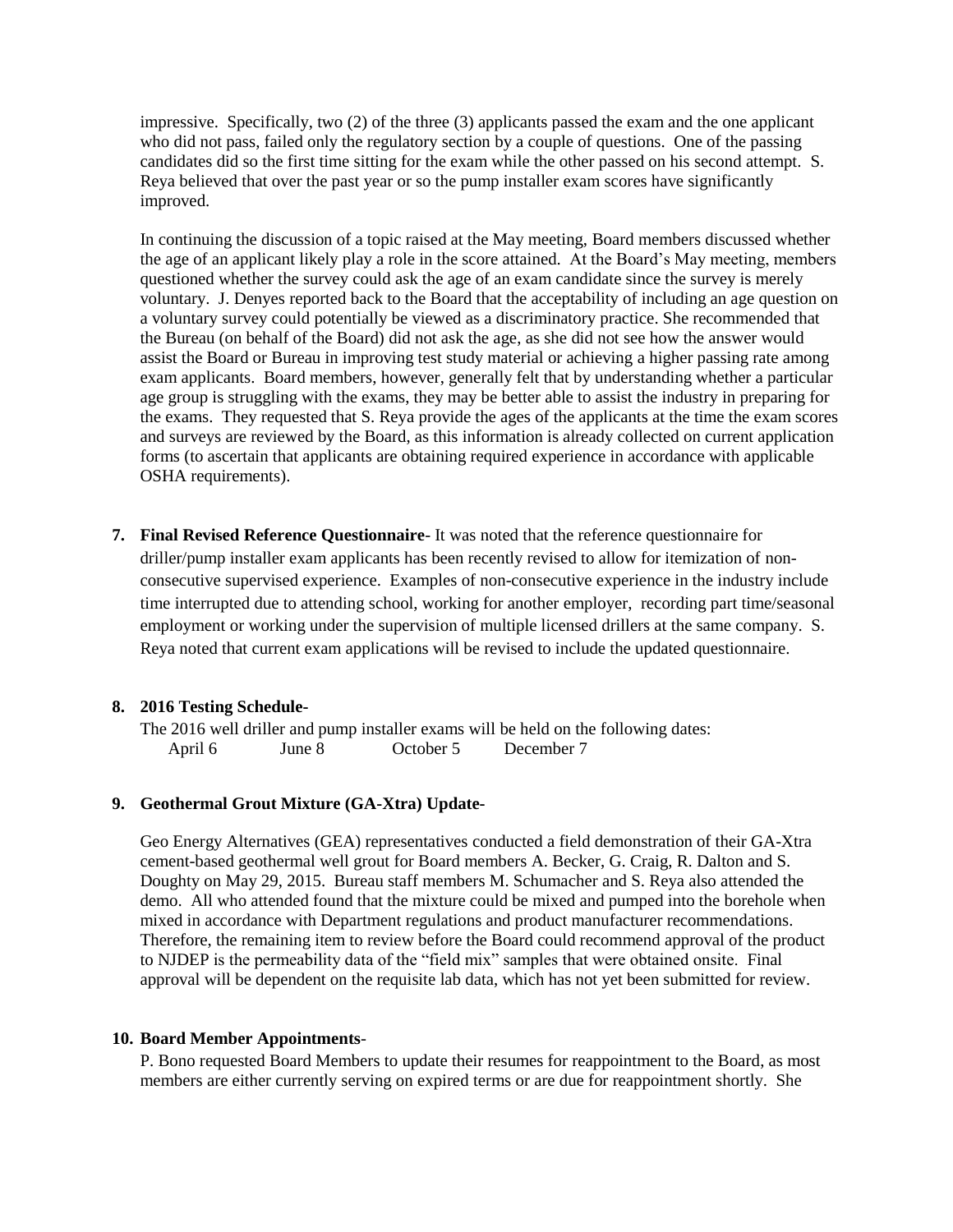volunteered to send the resumes the Bureau has on file to each member so that he/she may update them as necessary. She requested that members provide the resumes via email.

#### **11. Ethics Training for Board Members**-

B. Barrett stated that Boards with which he works have been advised that all members must complete Ethics Training to serve on a state Board. J. Denyes will inform members of requirements applicable to this Board.

## **12. Enforcement and Field Work Activities –**

A summary of Well Permitting Program's recent (past 8 weeks) enforcement and field activities was presented by J. Altieri.

- A) Field work: Well Permitting Section staff have performed approximately 16 field inspections in the last 8 weeks. Site inspections have also included staff from Water Allocation and other Water Supply staff. At more than one site, some of the State's more experienced drillers took the time to educate the Department staff on how to drill a well. This is much appreciated by the Department because it allows new staff and those who don't often work with well drillers to observe the proper way to install a well. Other field work included site inspections to find lost wells, new public supply and test well installations and spot checking of well drilling activity. No serious violations were noted during this time period and the well drillers were in compliance with well construction regulations. T. Pilawski also noted that Bureau staff has responded to two (2) nuisance complaints received from calls from the public in relation to perceived impacts from well drilling operations. In both instances the drilling contractors were found to be appropriately licensed and had obtained drilling permits from the Bureau.
- B) Several meetings were conducted with Water Compliance and Enforcement staff in regards to overhauling the Bureau's enforcement program and procedures. This is the first step in a long process of transforming the well permitting enforcement program into the Department's software system, NJEMS. This will allow enforcement documents to be generated and tracked in the same system used by Water Compliance and Enforcement for other Department enforcement cases. This will enable the Well Permitting Program's compliance and enforcement actions to be much more efficient and interactive within the Department. Coordination with Enforcement and Department computer software specialists will be ongoing in the coming months. M. Schumacher and J. Altieri will be working with Compliance and Enforcement staff on this initiative.

## **13. Presentation on the USEPA/NJDEP Ground Water Rule-**

Kristin Tedesco from the Safe Drinking Water program presented a summary on the lessons learned during implementation of the Ground Water Rule (GWR), which was promulgated by the EPA in November 2006 to provide increased protection against disease causing microorganisms in public water systems using ground water sources. Since the effective date of compliance of December 1, 2009, NJDEP has been working in conjunction with the laboratories, water systems and local health